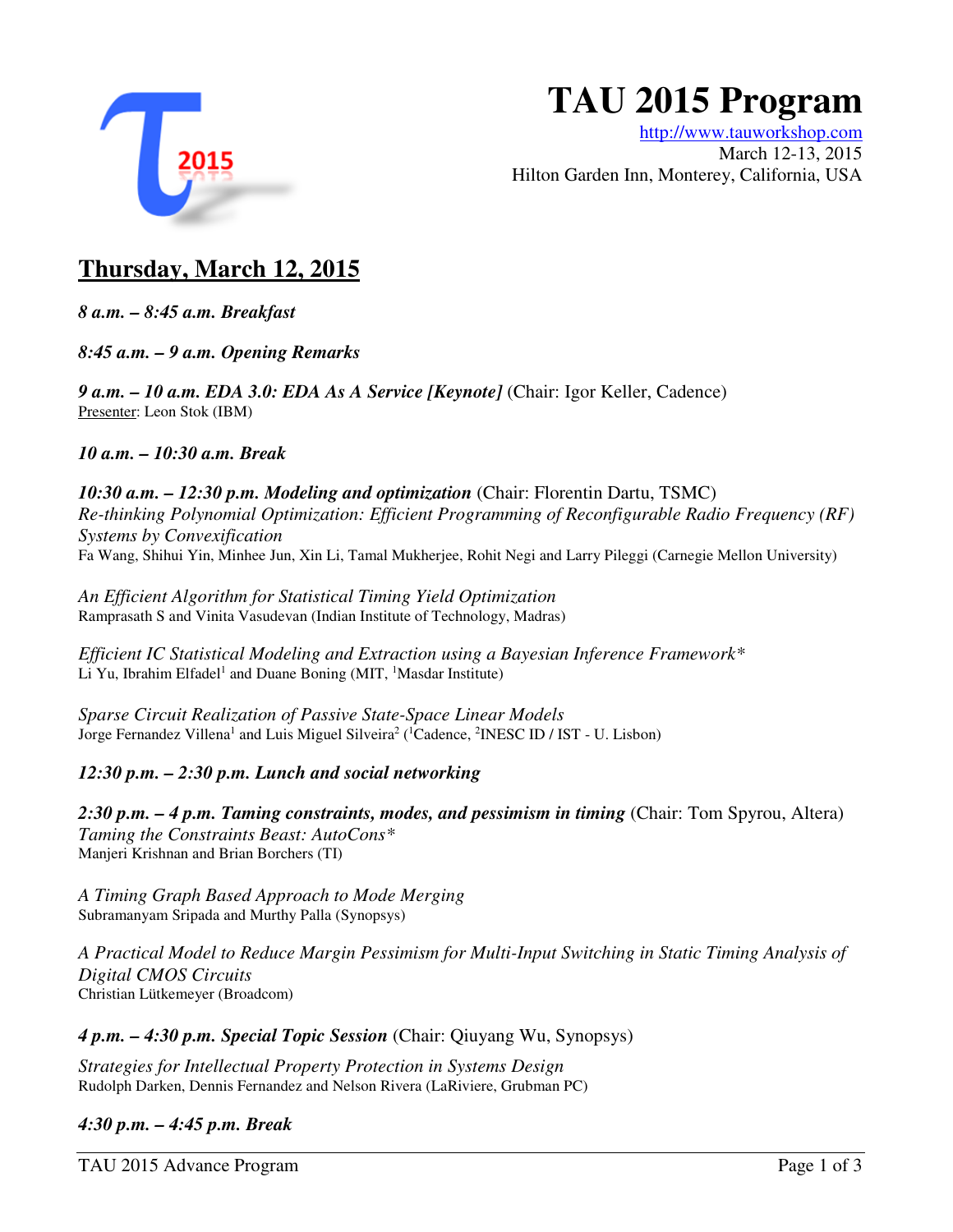#### *4:45 p.m. – 6 p.m. Panel: Timing analysis in a Mixed Signal World*

Organizers: Ruben Molina (Cadence)

Panelists: Ben Farhat (Cadence), Chirayu Amin (Intel), Jacob Rael (Broadcom), Jim Sproch (Synopsys), Yaron Kretchmer (Qualcomm)

*7 p.m. – 9 p.m. Reception* 

## **Friday, March 13, 2015**

*8 a.m. – 8:45 a.m. Breakfast*

*8:45 a.m. – 9 a.m. Opening Remarks* 

*9 a.m. – 9:45 a.m. TAU contest: Incremental Timing Analysis* (Chair: Debjit Sinha, IBM) Presenter: Jin Hu (IBM)

*9:45 a.m. – 10 a.m. Break* 

#### *10 a.m. – 12 p.m. Variability and yield aware timing and noise analysis* (Chair: Christian Lütkemeyer, Broadcom)

*Statistical Timing Analysis with a Monte Carlo based Framework*  Taizhi Liu, Chang-Chih Chen and Linda Milor (Georgia Institute of Technology)

*Sharing and Re-Use of Statistical Timing Macro-models across Multiple Voltage Domains*  Debjit Sinha, Vladimir Zolotov, Eric Fluhr, Jeffrey Ritzinger, Michael Wood, Natesan Venkateswaran and Stephen Shuma (IBM)

*Variation Aware Cross-Talk Aggressor Alignment by Mixed Integer Linear Programming*  Vladimir Zolotov<sup>1</sup> and Peter Feldmann<sup>2</sup> (<sup>1</sup>IBM, <sup>2</sup>D E Shaw Research)

*Playing "Texas hold'em" with the yield\**  Florentin Dartu and King-Ho Tam (TSMC)

#### *12 p.m. – 1:30 p.m. Lunch and social networking*

1:30 p.m. – 3 p.m. Invited session: Challenges for STA in Advance Process Nodes (Chair: Vladimir Zolotov, IBM)

*Static Timing for FPGA devices, Unique Challenges\**  Tom Spyrou (Altera)

*Challenges in FPGA Design Timing Closure\**  Hong Li, Xin Jin, Yuji Kukimoto and Amit Gupta (Xilinx)

*High-performance and SoC Timing Productivity Challenges\** Andalib Khan, Fritz Rothacker and Kandadai Ramesh (Intel)

*3 p.m. – 3:30 p.m. Break* 

*3:30 p.m. – 5 p.m. Panel: Timing constraints: Are they constraining designs or designers?* Organizer: Subramanyam Sripada (Synopsys)

Panelists: Ajay Daga (FishTail Design Automation), Sam Appleton (Ausdia), Qiuyang Wu (Synopsys), Krishna Panda (TI), Bruce Zahn (Intel), Tom Spyrou (Altera)

\*Invited papers/abstracts